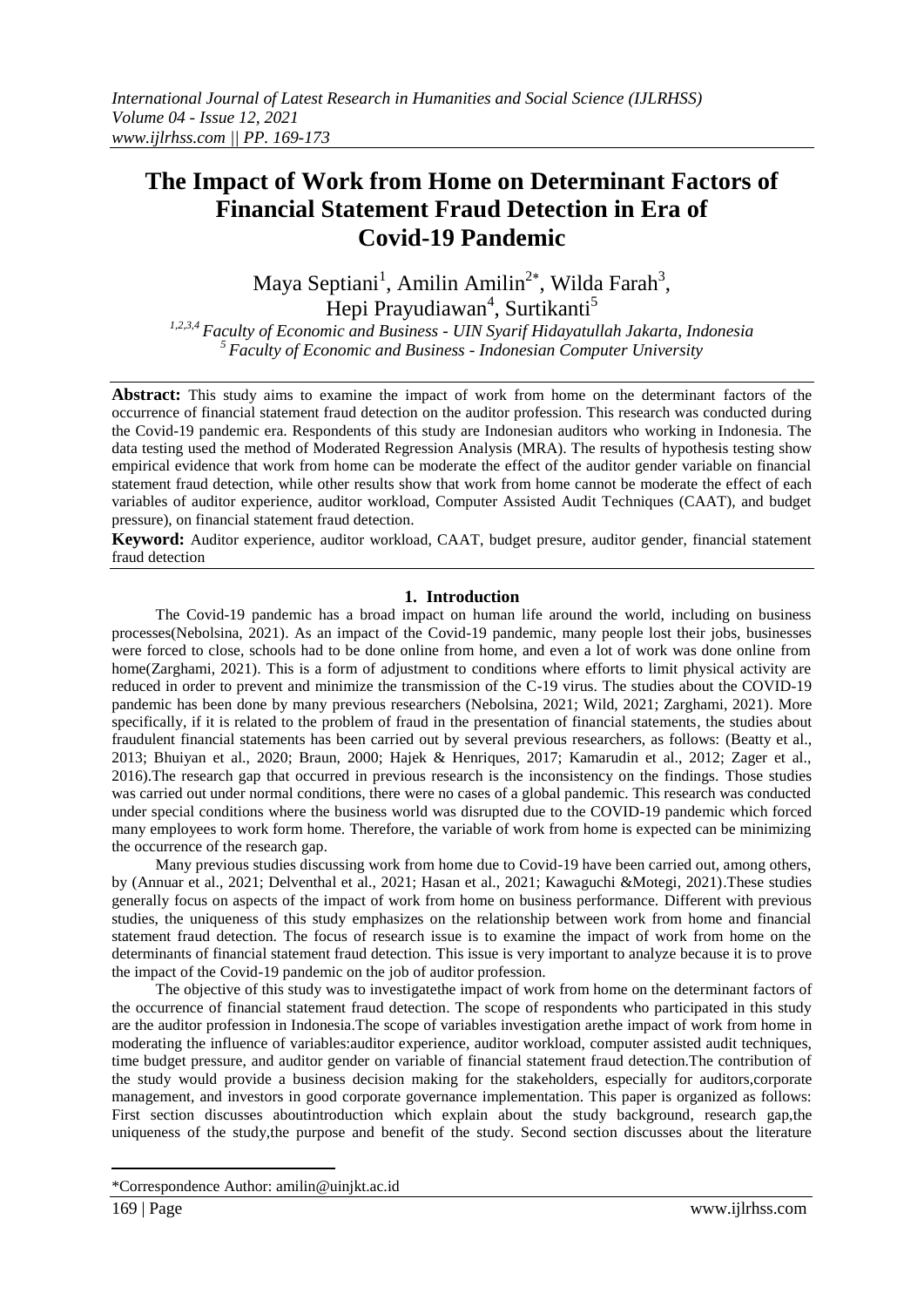# *www.ijlrhss.com || PP. 169-173*

reviewand hypotheses development. Third section discusses research methods. Fourth section discusses about the findings and discussion, and Section Fifth explains about the conclusion.

# **2. Literature Review and Hypothesis Development**

Auditors who have sufficient experience are able to detect financial statements (Dalnial et al., 2014). The work from home system is predicted can be moderate the effect of auditor experience in detecting fraudulent financial statements (Kawaguchi & Motegi, 2021). Auditor workload is negative significantly related to the detection of fraudulent financial statements (Persellin et al., 2014). Work from home is expected can be influence to the psychological condition of the auditor in dealing with the audit workload (Christensen et al., 2021).Procedure of CAAT's based audit encourage auditors to conduct audits effectively and efficiently in utilizing existing resources (Siew et al., 2019).By the mechanism work from home, it is expected to increase the auditor performance in detection of client's financial statement fraud. With the work from home mechanism, it is expected to increase the performance of the auditor in detecting fraud in the client's financial statements. Time restrictions put pressure on auditors to be more efficient in carrying out their audit programs (Aniano & Ungerfeld, 2020).Work from home provides flexibility for auditors to work remotely (Hasan et al., 2021; Kawaguchi & Motegi, 2021). Gender differences allow for different characteristics in the socio-cultural scope (Fiona et al., 2020). Work from home is predicted to moderate the effect of auditor gender on financial statement fraud detection. From these findings, five hypotheses can be formulated as follows:

- $H<sub>1</sub>$ : Work from home is predicted can be moderate the effect of auditor experience on financial statement fraud detection.
- H<sup>2</sup> : Work from home is predicted can be moderate the effect of auditor workload on financial statement fraud detection.
- $H_3$ : Work from home is predicted can be moderate the influence of computer-aided audit techniques on financial statement fraud detection.
- H<sup>4</sup> : Work from home is predicted can be moderate the effect of time budget pressure on financial statement fraud detection.
- $H_5$ : Work from home is predicted can be moderate the influence of gender auditors on financial statement fraud detection.

## **3. Research Methods**

The respondents of this study are auditors who work at a Public Accounting Firm in Indonesia. The period of data collection from January to March 2021. The method of sample selection is purposive sampling. A questionnaire is used to collect the data. The research variables consist of Auditor Experience Variable, Auditor Workload Variable, Computer Assisted Audit Techniques (CAAT) Variable, Time Budget Pressure Variable, Auditor's Gender Variable, and Financial Statement Fraud Detection Variable. The data analysis method in this study used descriptive statistics, data quality test and hypothesis testing. Respondents' answers were described statistically using the mean, standard deviation, maximum value, and minimum value. The validity test of the data using the Pearson Correlation test. Data reliability test using coefficient of Cronbach's Alpha > 0,70 (Krishnan & Ramasamy, 2011). The measurement scale of all variables uses a Likert scale with a maximum value of 5, from the answer to strongly agree (score 5), to the answer to strongly disagree (score 1). The hypothesis testing method uses the Moderated Regression Analysis method.

### **4. Result and Discussion**

Table 1 presents the results of hypothesis testing using the Moderate Regression Analysis (MRA) method.

| <b>Table1</b>                                     |                 |                                    |                   |                                            |          |       |  |  |  |  |  |
|---------------------------------------------------|-----------------|------------------------------------|-------------------|--------------------------------------------|----------|-------|--|--|--|--|--|
| The Result of Moderated Regression Analysis (MRA) |                 |                                    |                   |                                            |          |       |  |  |  |  |  |
| Coefficients <sup>a</sup>                         |                 |                                    |                   |                                            |          |       |  |  |  |  |  |
|                                                   | Model           | <b>Unstandardized Coefficients</b> |                   | <b>Standardized</b><br><b>Coefficients</b> |          | Sig.  |  |  |  |  |  |
|                                                   |                 | B                                  | <b>Std. Error</b> | <b>Beta</b>                                |          |       |  |  |  |  |  |
|                                                   | (Constrant)     | 0,871                              | 4,288             |                                            | 0,203    | 0,839 |  |  |  |  |  |
|                                                   | $AE*WFH$        | 0.045                              | 0.024             | 1,880                                      | 1.914    | 0,059 |  |  |  |  |  |
|                                                   | AW*WFH          | 0.008                              | 0.021             | 0,330                                      | 0.399    | 0,690 |  |  |  |  |  |
|                                                   | <b>CAAT*WFH</b> | $-0.015$                           | 0.028             | $-0.580$                                   | $-0.519$ | 0.605 |  |  |  |  |  |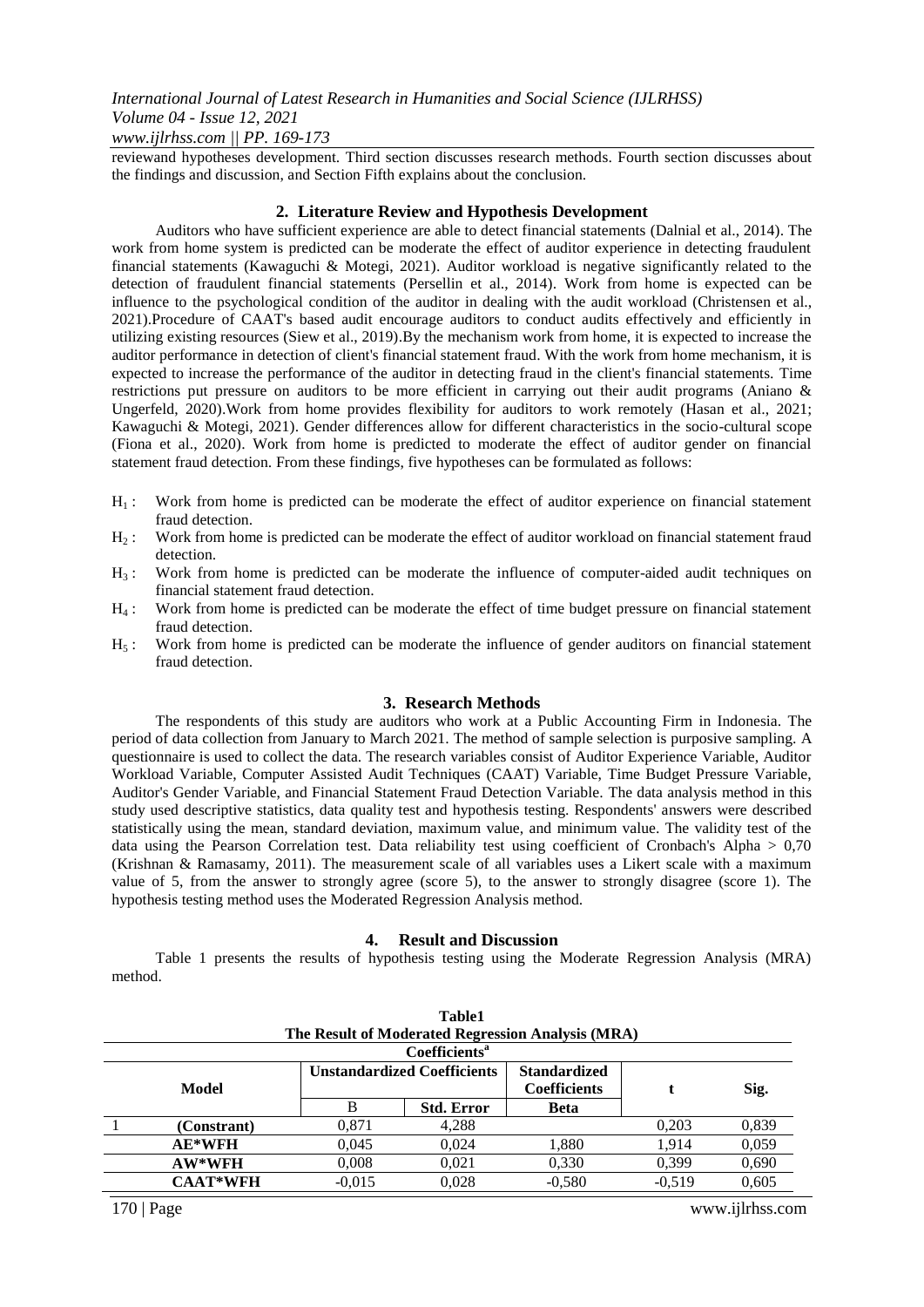*www.ijlrhss.com || PP. 169-173*

|    | TBP*WFH                                                 | 0.032  | 9.028 | .325     | 146      | ).255 |
|----|---------------------------------------------------------|--------|-------|----------|----------|-------|
|    | $\mathbb{T}^\ast\mathbf{WFH}$                           | -0.033 | 0.013 | $-2.916$ | $-2.427$ | 0.017 |
| a. | Dependent Variable: Financial Statement Fraud Detection |        |       |          |          |       |

Referring to the results of the Moderated Regression Analysis (MRA) test, to determine whether the hypothesis is supported or not if it has a significance value of less than 0.005. Based on Table 1 above, it can be seen that of the 5 hypotheses proposed, only the fifth hypothesis can be supported, while the first hypothesis up to the fourth hypothesis are not supported. Thus, it can be conclude that work from home can be moderate the influence of gender auditor on financial statement fraud detection. This finding is consistent with the results of the study (Hasan et al., 2021; Kawaguchi & Motegi, 2021).Meanwhile, work from home cannot be moderate the effect variables of auditor experience, auditor workload, computer assisted audit techniques, and time budget pressure variables on financial statement fraud detection. These findings are not consistent with the results of the study (Aniano & Ungerfeld, 2020; Christensen et al., 2021; Hou et al., 2020; Siew et al., 2019).

Referring to the previous evidence of first hypothesis testing, it was revealed that the experience factor did not affect the auditor's ability to detect financial statement fraud. It's because the purpose of fraud detection can only be achieved if it is supported by factors such as: the auditor's habit of dealing with financial reports indicating fraud and the initial purpose of the audit which is specifically focused on detecting fraud or special audits. The implementation of work from home during the pandemic has limited access for auditors to perform various audit procedures in general, especially to detect fraud (Wang et al., 2017). Thus, work from home has no effect in moderating the relationship between the auditor's experience and the auditor's ability to detect financial statement fraud.

The audit workload generally has implications for the work of the auditor (Luz et al., 2021). When it comes to the process of detecting fraudulent financial statements, during the Covid-19 pandemic, the work form home was apparently unable to moderate the effect of the audit workload on efforts to detect fraudulent financial statements. Itcan be happen because of an ethical obligation for the auditor profession to always act professionally and in accordance with applicable principles and standards(Chen et al., 2020). Although the auditor works from home, it does not affect the number of assignments that must be completed by the auditor.

CAAT's generally facilitate the work of auditors in carrying out audit assignments, especially in terms of the effectiveness of data processing time (Bierstaker et al., 2014). However, during the Covid-19 pandemic, it was proven that work from home was unable to moderate the effect of CAAT on financial statement fraud detection. Thus, the CAAT cannot be utilized optimally by auditors when they work from home, especially in an effort to detect fraudulent financial statements. CAAT is only a medium that can be used by auditors only to make it easier to process client electronic data in large and complex quantities, not specifically designed to assist auditors in detecting financial statement fraud (Zager et al., 2016).

Time budget pressure generally can be encourage auditors to more focus on carrying out audit procedures, especially for audit accounts that have a significant impact (Andreas, 2016). In the conditions of the Covid-19 pandemic where many auditors work from home, it is evident that work from home is not able to moderate the effect of time budget pressure on the auditor's ability to detect financial statement fraud detection. Thus, work from home or not, should not affect the increase or decrease in procedures that must be taken by the auditor based on the available time budget, so that the auditor must be able to show maximum performance according to the principles and standards even with the work from home system (Annuar et al., 2021).

In contrast to the results of the previous hypothesis testing, it turns out that work from home can be moderate the influence of gender auditors on financial statement fraud detection. It is relevant with the opinion which states that gender is generally associated with the problem of differences in characteristics between men and women resulting from the existence of socio-cultural elements (Yang et al., 2018). Socio-cultural factors of society resulted in differences in treatment received by men and women so as to form differences in nature, behavior and personality between men and women (Shtudiner & Klein, 2020). From the test results, this study found empirical evidence that work from home is able to weaken the influence of gender auditors on financial statement fraud detection, especially for female auditors because when working from home some female auditors do other tasks besides audit work, for example, they are still involved in household activities.

### **5. Conclusion**

The Covid-19 pandemic has a broad impact on human life around the world, including on business activities, especially on the role of auditors when they have to work from home. This study aims to examine the impact of work from home on the auditor profession on the determinants of the occurrence of financial statement fraud detection. The results of hypothesis testing show empirical evidence that work from home is not able to moderate the effect of auditor experience, auditor workload, Computer Assisted Audit Techniques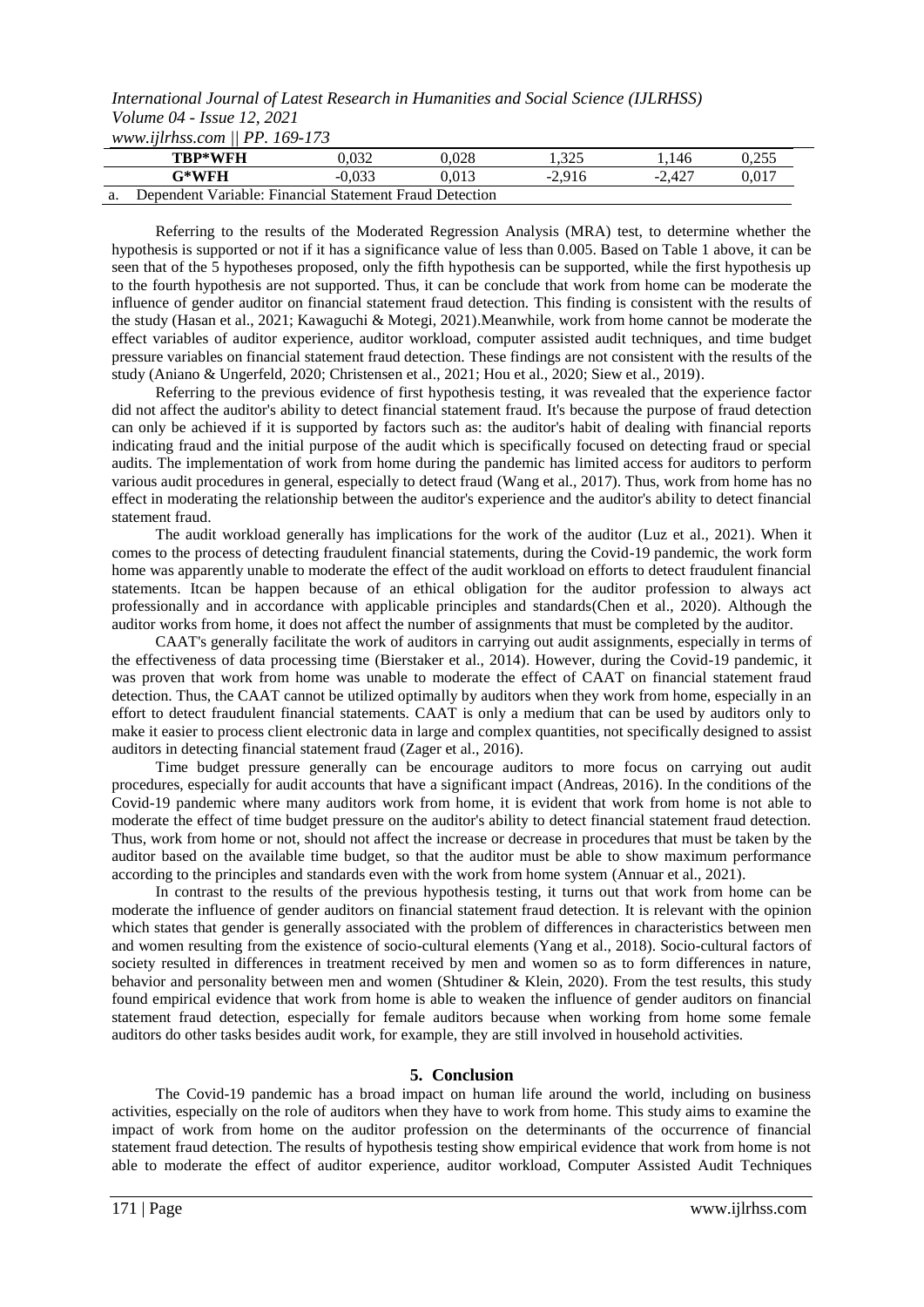*www.ijlrhss.com || PP. 169-173*

(CAAT), and budget pressure on financial statement fraud detection. While the auditor gender variable, work from home is able to moderate the effect of auditor gender on financial statement fraud detection.

#### **References**

- [1]. Andreas. (2016). Interaction between Time Budget Pressure and Professional Commitment towards Underreporting of Time Behavior. *Procedia - Social and Behavioral Sciences*, *219*, 91–98. https://doi.org/10.1016/j.sbspro.2016.04.047
- [2]. Aniano, L., & Ungerfeld, R. (2020). Time budget seasonal variations in semi-captive pampas deer (Ozotoceros bezoarticus) females. *Behavioural Processes*, *178*(April), 3–6. https://doi.org/10.1016/j.beproc.2020.104194
- [3]. Annuar, A. S., Rahman, R. A., Munir, A., Murad, A., El-enshasy, H. A., & Illias, R. (2021). Jo ur l P re. *Carbohydrate Polymers*, 118159. https://doi.org/10.1016/j.carbpol.2021.118159
- [4]. Beatty, A., Liao, S., & Yu, J. J. (2013). The spillover effect of fraudulent financial reporting on peer<br>firms' investments. *Journal of Accounting and Economics*, 55(2–3), 183–205. firms' investments. *Journal of Accounting and Economics*, *55*(2–3), 183–205. https://doi.org/10.1016/j.jacceco.2013.01.003
- [5]. Bhuiyan, M. B. U., Rahman, A., & Sultana, N. (2020). Female tainted directors, financial reporting quality and audit fees. *Journal of Contemporary Accounting and Economics*, *16*(2). https://doi.org/10.1016/j.jcae.2020.100189
- [6]. Bierstaker, J., Janvrin, D., Lowe, D. J., Dilley, J. A., Hackbarth, G., Hodge, F., Jeffrey, C., Johnson, E., Mennecke, B., Donnell, E. O., Pany, K., & Premkumar, G. P. (2014). Advances in Accounting , incorporating Advances in International Accounting What factors in fl uence auditors ' use of computerassisted audit techniques ? ☆ , ☆☆. *International Journal of Cardiology*, *30*(1), 67–74. http://dx.doi.org/10.1016/j.adiac.2013.12.005
- [7]. Braun, R. L. (2000). The effect of time pressure on auditor attention to qualitative aspects of misstatements indicative of potential fraudulent financial reporting. *Accounting, Organizations and Society*, *25*(3), 243–259. https://doi.org/10.1016/S0361-3682(99)00044-6
- [8]. Chen, A., Gong, J. (Jianxin), & Lu, R. (Hung Y. (2020). The effect of principles- based standards on financial statement comparability: The case of SFAS- 142. *Advances in Accounting*, *49*(xxxx). https://doi.org/10.1016/j.adiac.2020.100474
- [9]. Christensen, B. E., Newton, N. J., & Wilkins, M. S. (2021). How do team workloads and team staffing affect the audit? Archival evidence from U.S. audits. *Accounting, Organizations and Society*, *92*(xxxx). https://doi.org/10.1016/j.aos.2021.101225
- [10]. Dalnial, H., Kamaluddin, A., Sanusi, Z. M., & Khairuddin, K. S. (2014). Accountability in Financial Reporting: Detecting Fraudulent Firms. *Procedia - Social and Behavioral Sciences*, *145*, 61–69. https://doi.org/10.1016/j.sbspro.2014.06.011
- [11]. Delventhal, M. J., Kwon, E., & Parkhomenko, A. (2021). How do cities change when we work from home? *Journal of Urban Economics*, *December 2020*. https://doi.org/10.1016/j.jue.2021.103331
- [12]. Fiona, E., M., B. N., & M., E. A. (2020). Gender and job performance: linking the high performance work system with the ability–motivation–opportunity framework. In *Personnel Review: Vol. ahead-of-p* (Issue ahead-of-print). https://doi.org/10.1108/PR-10-2019-0577
- [13]. Hajek, P., & Henriques, R. (2017). Mining corporate annual reports for intelligent detection of financial statement fraud – A comparative study of machine learning methods. *Knowledge-Based Systems*, *128*, 139–152. https://doi.org/10.1016/j.knosys.2017.05.001
- [14]. Hasan, S. M., Rehman, A., & Zhang, W. (2021). Who can work and study from home in Pakistan: Evidence from a 2018–19 nationwide household survey. *World Development*, *138*. https://doi.org/10.1016/j.worlddev.2020.105197
- [15]. Hou, F., Liu, J., Pang, T., & Xiong, H. (2020). *Journal Pre-proof*.
- [16]. Kamarudin, K. A., Ismail, W. A. W., & Mustapha, W. A. H. W. (2012). Aggressive Financial Reporting and Corporate Fraud. *Procedia - Social and Behavioral Sciences*, *65*(ICIBSoS), 638–643. https://doi.org/10.1016/j.sbspro.2012.11.177
- [17]. Kawaguchi, D., & Motegi, H. (2021). Who can work from home? The roles of job tasks and HRM practices. *Journal of the Japanese and International Economies*, *62*(August). https://doi.org/10.1016/j.jjie.2021.101162
- [18]. Krishnan, A., & Ramasamy, R. (2011). Accessing the Construct and Content Validity of Uncertainty Business Using Sem Approach- An Exploratory Study of Manufacturing Firms. *Global Journal of Management and Business Research*, *11*(12), 1–9.
- [19]. Luz, M. P. F., Maia, C. M., Gonçalvez, H. C., & Puoli Filho, J. N. P. (2021). Influence of workload and